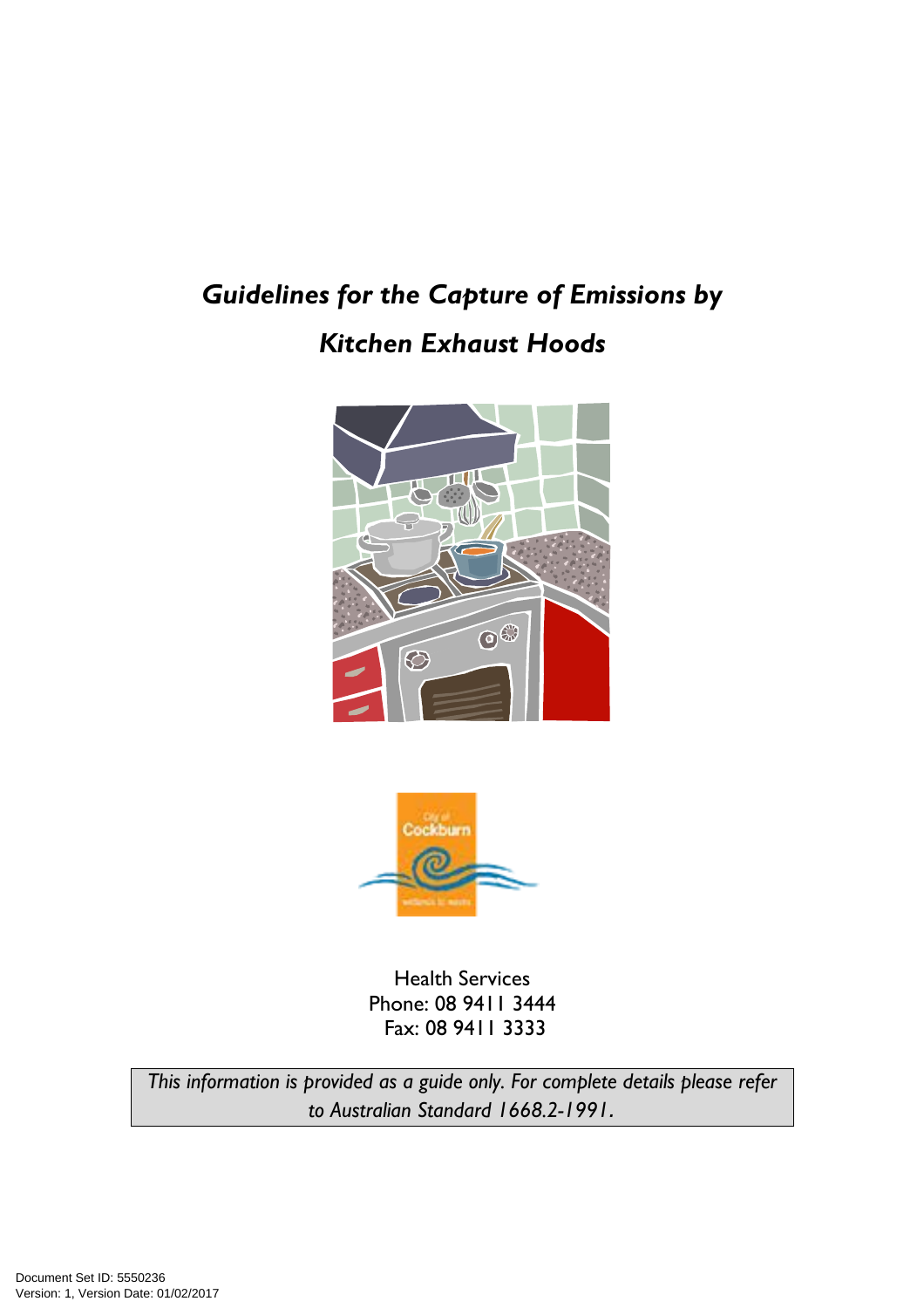These guidelines set out the requirements for the design; construction and installation of kitchen exhaust hoods to ensure compliance with Australian Standard 1668.2-1991. Permission by Standards Australia to reproduce parts of the Standard is gratefully acknowledged.

#### **1. GENERAL REQUIREMENTS**

The Health (Food Hygiene) Regulations 1993 require that all kitchens and cooking areas in food premises and food vehicles be provided with exhaust hoods in compliance with the requirements of the Australian Standards AS 1668.2-1991 entitled "The use of mechanical ventilation for acceptable indoorair quality".

In accordance with AS1668.2-1991, a kitchen exhaust canopy is only required if the cooking appliances to be exhausted have a total maximum power input exceeding **8kW for electrical**, or a **total gas input of 29MJ/h** for a gas appliance. The local authority can however require the installation of a kitchen exhaust canopy if for particular circumstances it deems to be appropriate.

# **2. APPROVAL TO INSTALL AND USE AN EXHAUST HOOD**

- a) Prior to the fabrication and installation of any kitchen exhaust in a food premises, plans and specifications must be submitted to the City's Health Service for approval.
- b) The exhaust system shall not be used until final approval has been provided and testing by an Environmental Health Officer has occurred upon completion of installation.
- c) Side draft type exhaust systems are required to have a canopy type hood.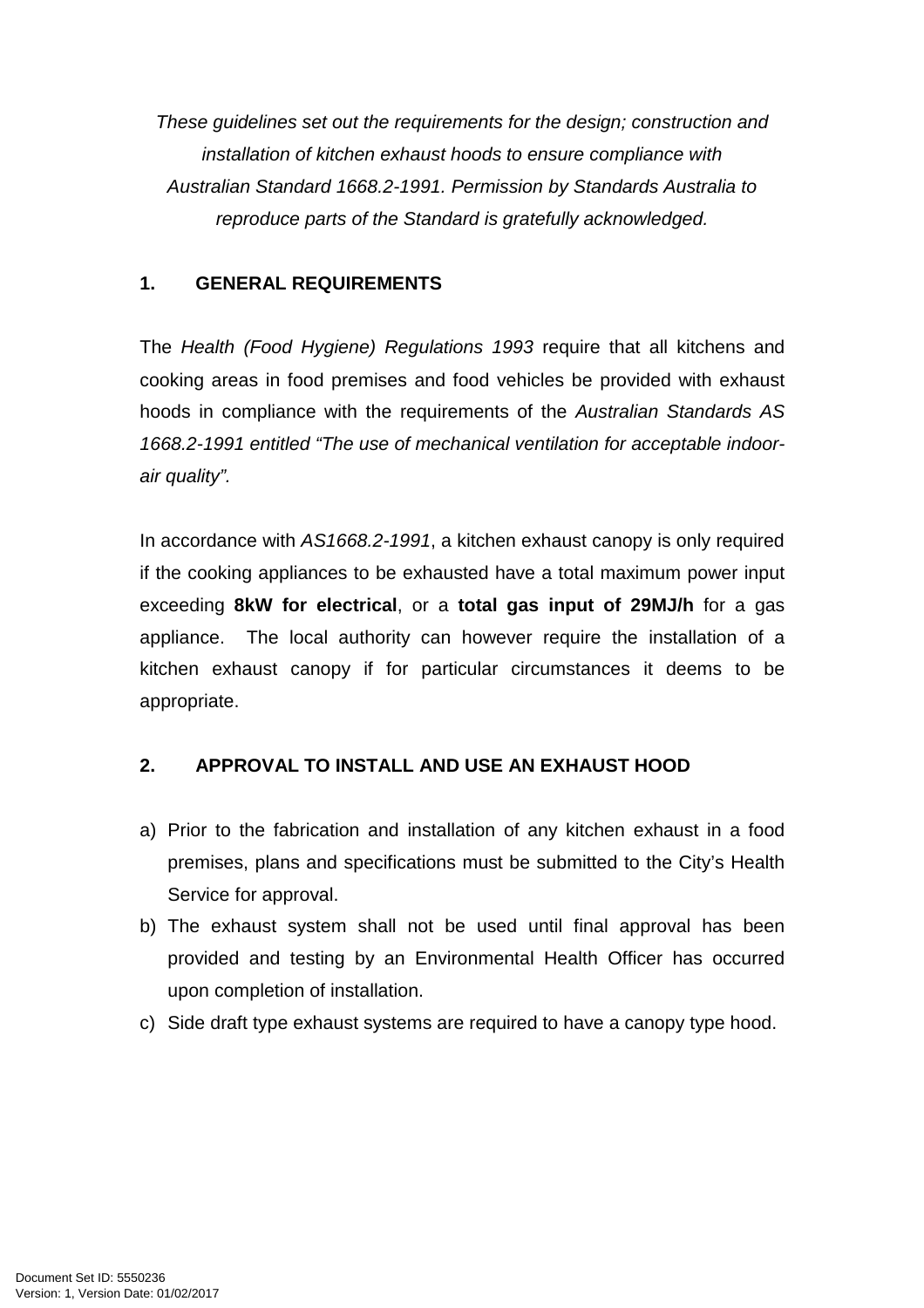

#### **Figure 1.**

# **3. CONSTRUCTION REQUIREMENTS**

- 3.1 All Exhaust Hoods
- a) Hoods shall be manufactured of rigid, impervious, hard faced, non combustible material such as steel or stainless steel, reinforced where necessary to provide stability and rigidity with smooth faced, liquid tight seams and joints made by approved methods such as:
	- Continuous welding
	- Grooving or lapping, riveting and continuous soldering; or
	- Continuous jointing and sealing with a compound such as silicone rubber which is unaffected by grease, water or cleaning agents.
- b) Exhaust openings shall be designed to ensure uniform capture velocity is maintained and to prevent condensate falling through the exhaust opening. They shall not be more than 500mm for the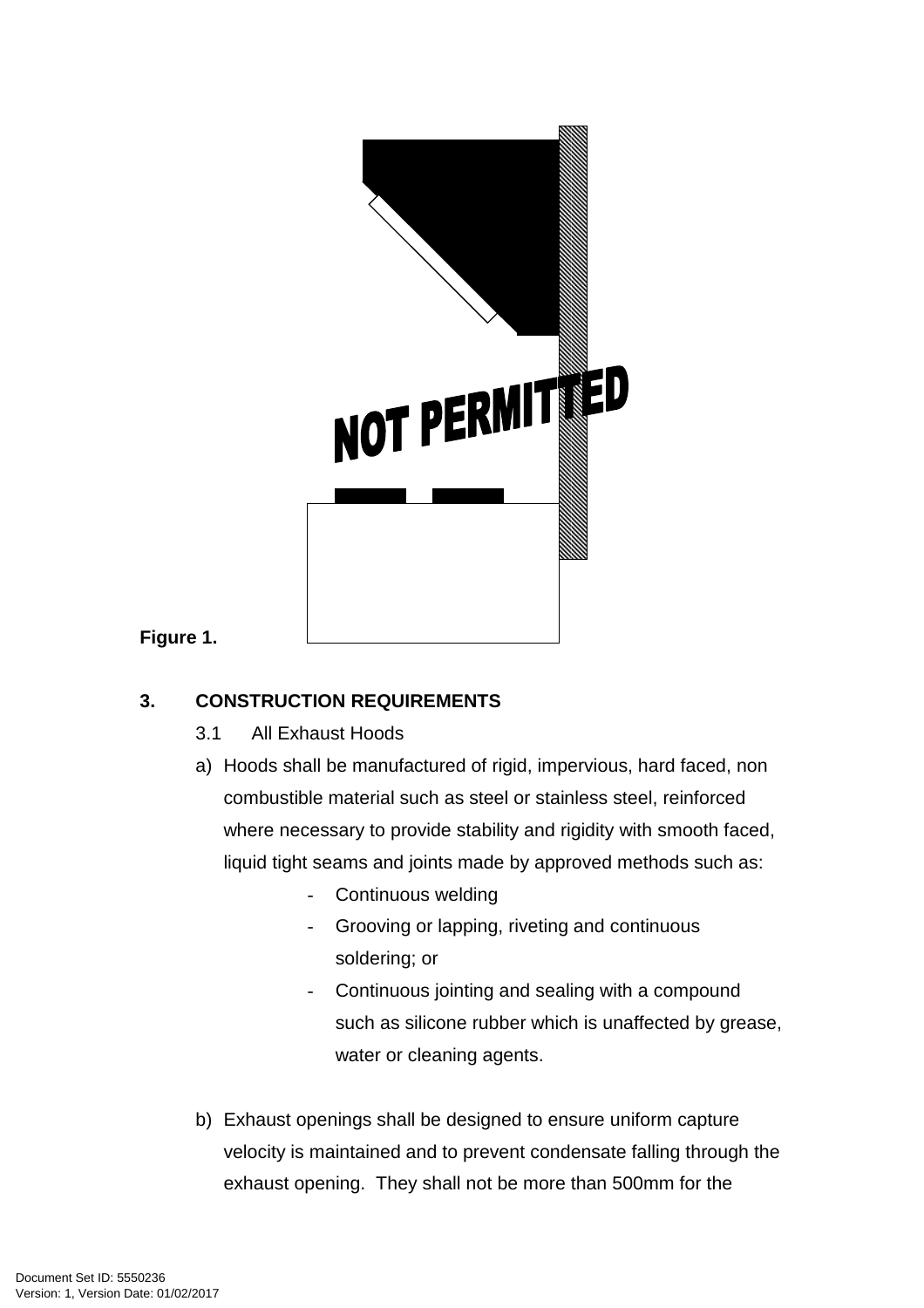exhaust plenum extremities, not more than 1m apart and a minimum width of 75mm to permit access into the exhaust plenum for cleaning purposes.

- c) Light fittings within the canopy shall be **flush mounted** and be free from any obtrusions.
- d) A signal light or other indicator shall be provided on the external surfaces of the hood or nearby to indicate whether the system is operating.
- e) Where the exhaust hood abuts a wall, the back and /or end shall be unsheeted so that the existing wall forms part of the hood.
- f) A condensate gutter shall be provided around the base of the hood not less than **50mm wide** and **25mm deep** with **25mm diameter drainage holes fitted with removable screw caps**.

#### **3.2 EXHAUST HOODS WHERE GREASE VAPOUR IS PRESENT**

**In addition to the preceding**, where grease vapour is likely to be generated:

- a) Grease arresting filters shall be incorporated in the design as follows:
	- I. The filter holding frame shall be constructed of a rigid noncombustible material.
	- II. The number, size and distribution of the filters shall be such that the air temperature and flow rate through each filter is within the manufacturers design limits.
	- III. The filter area required is calculated in accordance with the following:

Filter Area (m<sup>2</sup>) = Volume of air exhausted m<sup>2</sup> Rated capacity of filter  $m^2$ 

Where volume of air exhausted = area of canopy (length x width) x required face velocity of the hood.

IV. The filters shall be easily removable by hand while at the same time being snug fitting to prevent significant perimeter leakage.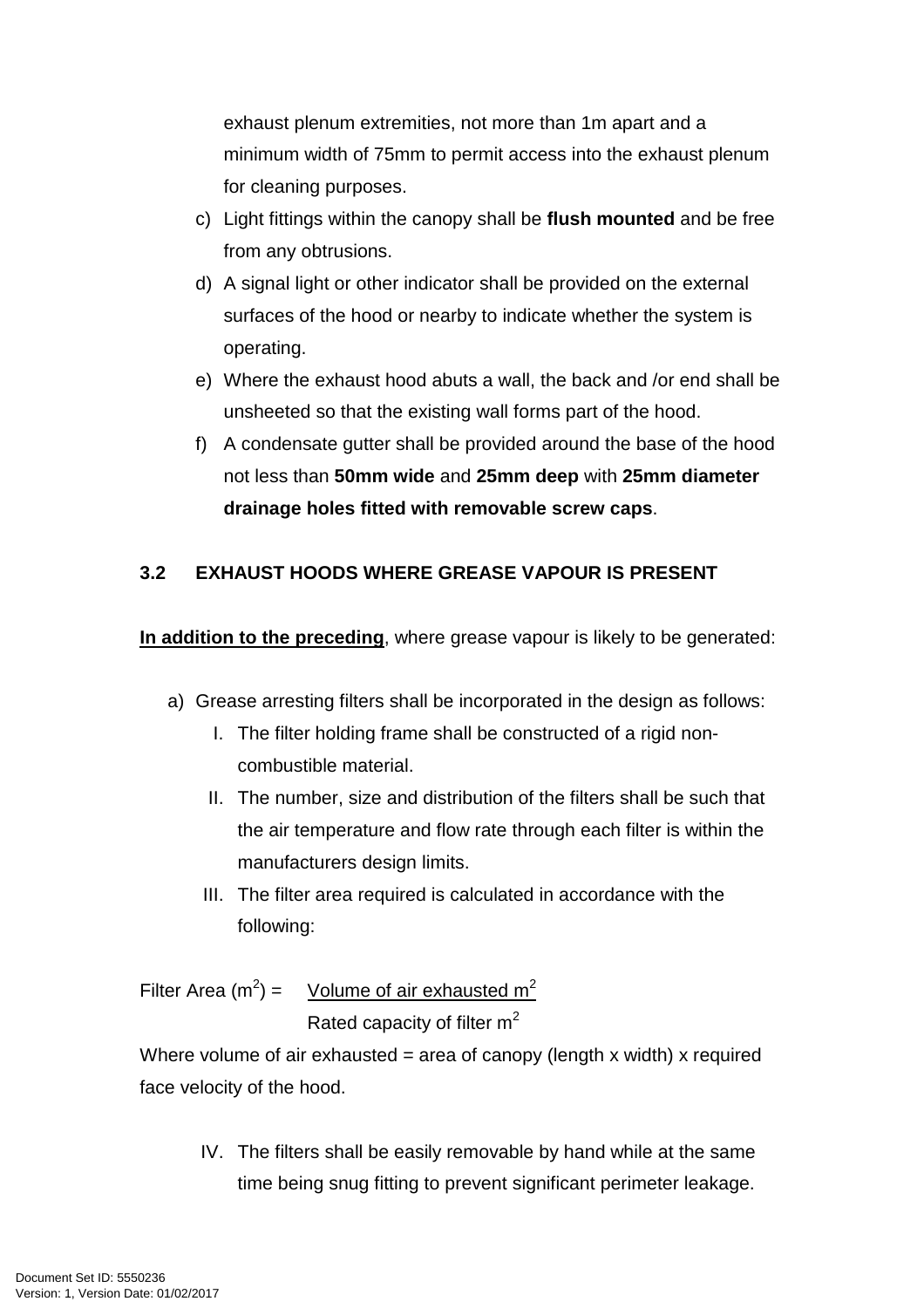- V. Provision shall be made for grease draining from the filters to be collected and disposed of without any spillage, eg. A channel to convey grease into the hood gutter.
- VI. The filters and the filter retaining devices shall not project beyond the surface of the hood exposed to the surface being ventilated.
- **VII.** Unless otherwise approved, the faces of filters shall be either vertical or **sloped at an angle not greater than 30<sup>o</sup> from the vertical.**
- b) **All internal hood surfaces** exposed to the appliance being ventilated shall be **sloped at an angle not greater than 40<sup>o</sup> from the vertical** unless designed to prevent condensate on such surfaces.
- c) In a canopy type exhaust hood, the **inside edge of the grease gutter shall not extend less than 150mm beyond the perimeter of the appliance over which the hood is installed**.

#### **3.3 DUCTING**

- a) Ducts shall be constructed of an approved metal, which is smooth and has an interior free from any obstructions. All joints shall provide satisfactory mechanical strength and shall be made airtight.
- b) Accessible, grease tight clean outs shall be provided every 3m and near each elbow, angle or duct junction of all horizontal sections of ductwork.
- c) Flexible ducts or connections, where required and approved, shall be non-collapsible, grease proof and fire resistant and shall be kept to a minimum.

#### **4.0 INSTALLATION REQUIREMENTS**

- 4.1 Canopy
	- (a) The **canopy shall be installed so that the lowest front edge is not less that 2m above floor level**.
	- (b) The distance between the lowest edge of the grease filters and the cooking surface shall not be less than:
		- $i)$  For charcoal or similar open fire = 1350mm
		- ii) Where heating is by a naked flame  $= 1050$ mm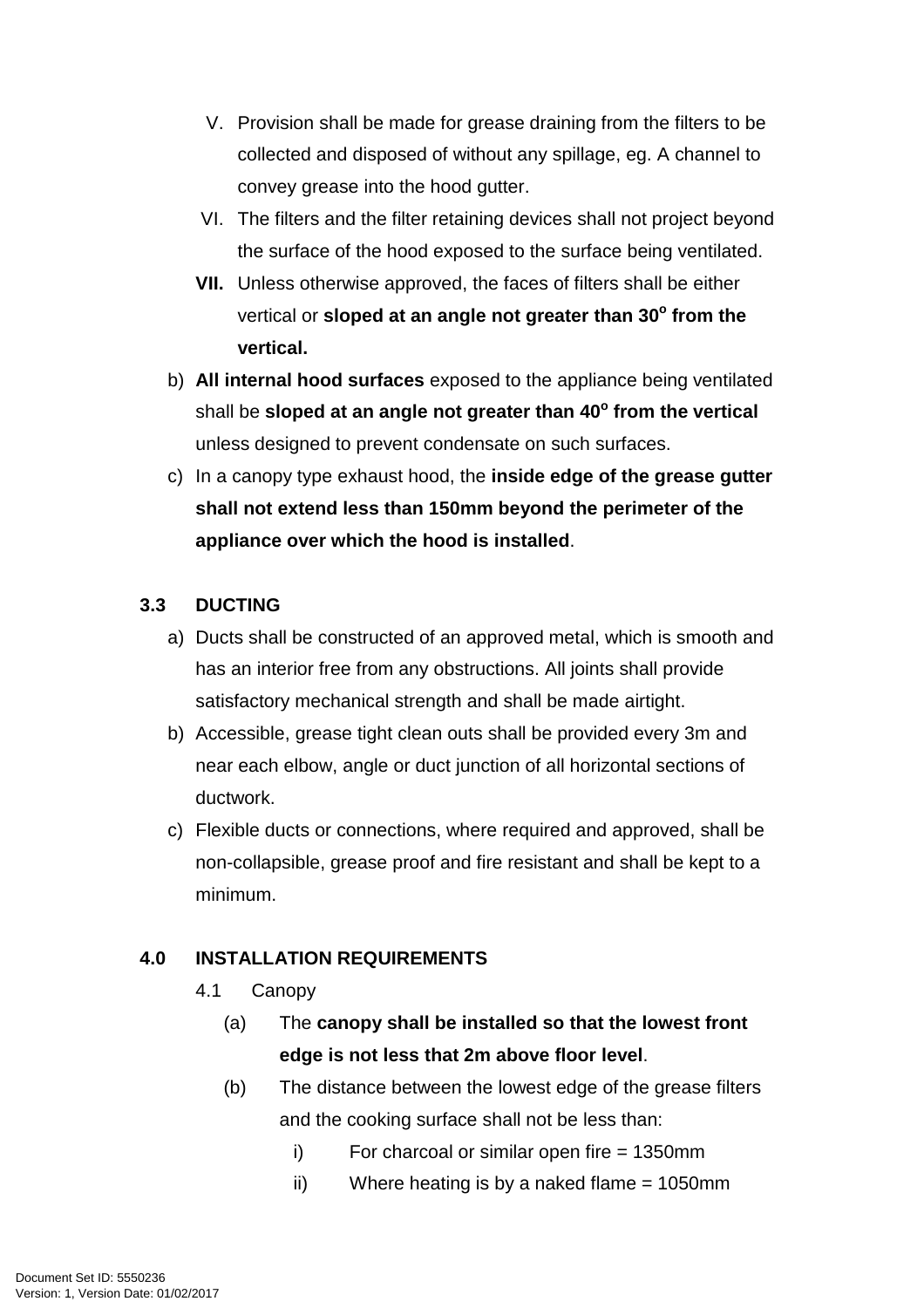- iii) Where heating is via a fixed plate, or electronically operated equipment = 600mm
- (c) To achieve minimum distances the top of the canopy shall either:
	- I. Project through the ceiling into the roof space and be effectively sealed around the perimeter, or
	- II. Be placed so there is a minimum space of 150mm provided from the ceiling.
- (d) All walls forming part of an exhaust canopy where it is abutting a wall shall be tiled to produce a smooth impervious finish (refer to 3.1(d)).
- (e) The hood shall be installed so that there are no cross draughts between it and the appliance(s) being ventilated.

# **4.2 EXHAUST DISCHARGE**

- a) The point of exhaust discharge shall be in an approved position and be **at least 1m above the ridge of a pitched roof** or **3m above a flat roof**. The City may approve a discharge at a lower level provide the discharge point is more than 15m from any adjacent higher structure located on the site.
- b) The **point of discharge shall be at least 6m from property boundaries** and fresh air intakes (i.e. air conditioning systems).

# **5.0 PERFORMANCE REQUIREMENTS**

- 5.1 All Exhaust Hoods
	- (a) The exhaust airflow rate for kitchen exhaust canopies shall be at least  $0.38m<sup>3</sup>$ / second /  $m<sup>2</sup>$  of the top surface area of the cooking equipment to be ventilated.
	- (b) Exhaust velocity at the point of discharge shall be at least 5m/second.
	- (c) Make up air shall be supplied to the kitchen or cooking area by either permanent natural ventilation or an approved mechanical ventilating supply system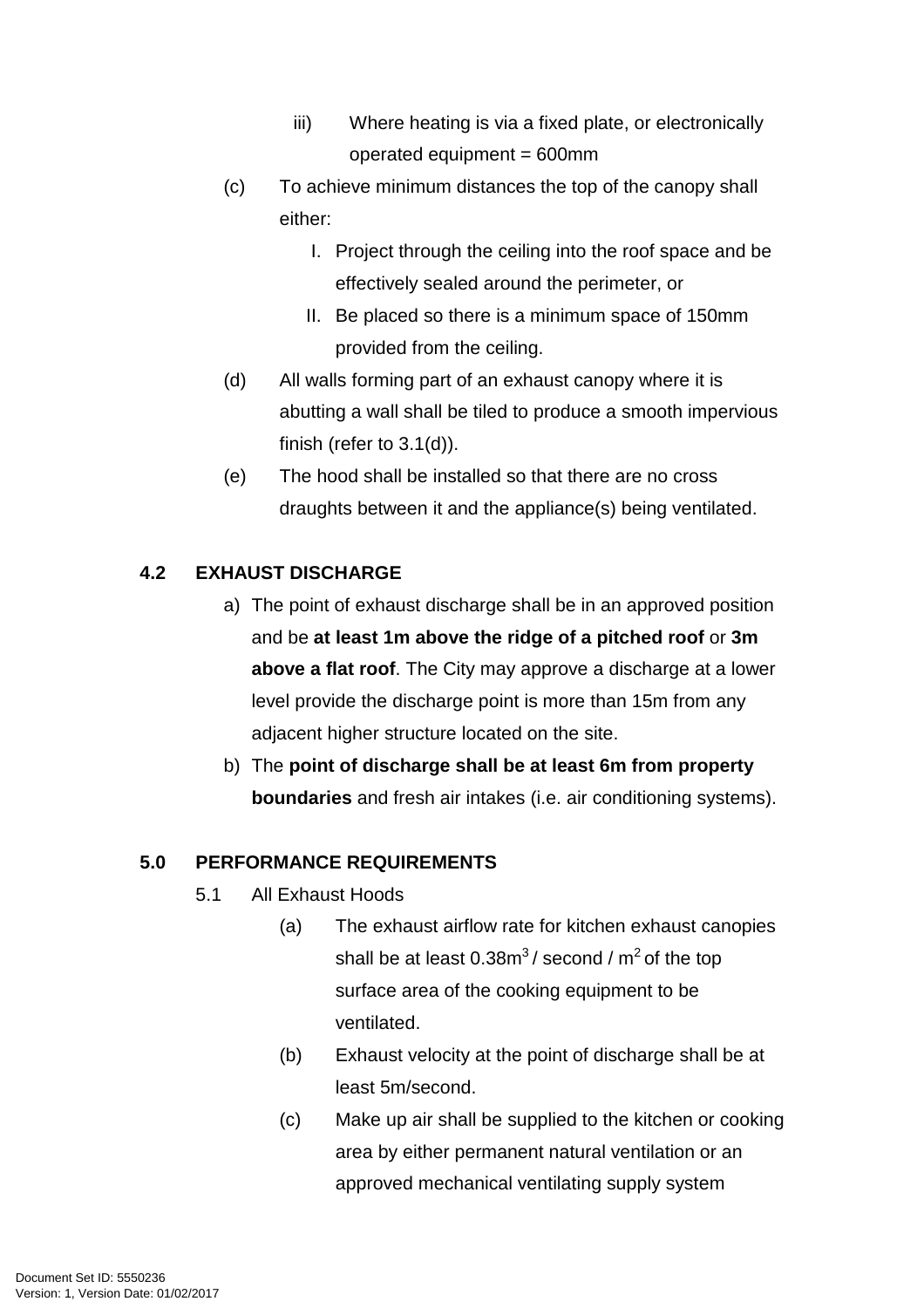capable of supplying not less than 10 complete air changes per hour, where the make up air is free from contamination and impurity.

#### **6.0 OPERATING AND MAINTENANCE REQUIREMENTS**

- (a) The filters shall be removed and thoroughly cleaned on a regular basis to ensure they are kept in a clean condition at all times.
- (b) The internal surfaces of the exhaust ductwork shall be cleaned on at least a six monthly basis.
- (c) The mechanical exhaust system shall operate at all times when cooking or heating is carried out.